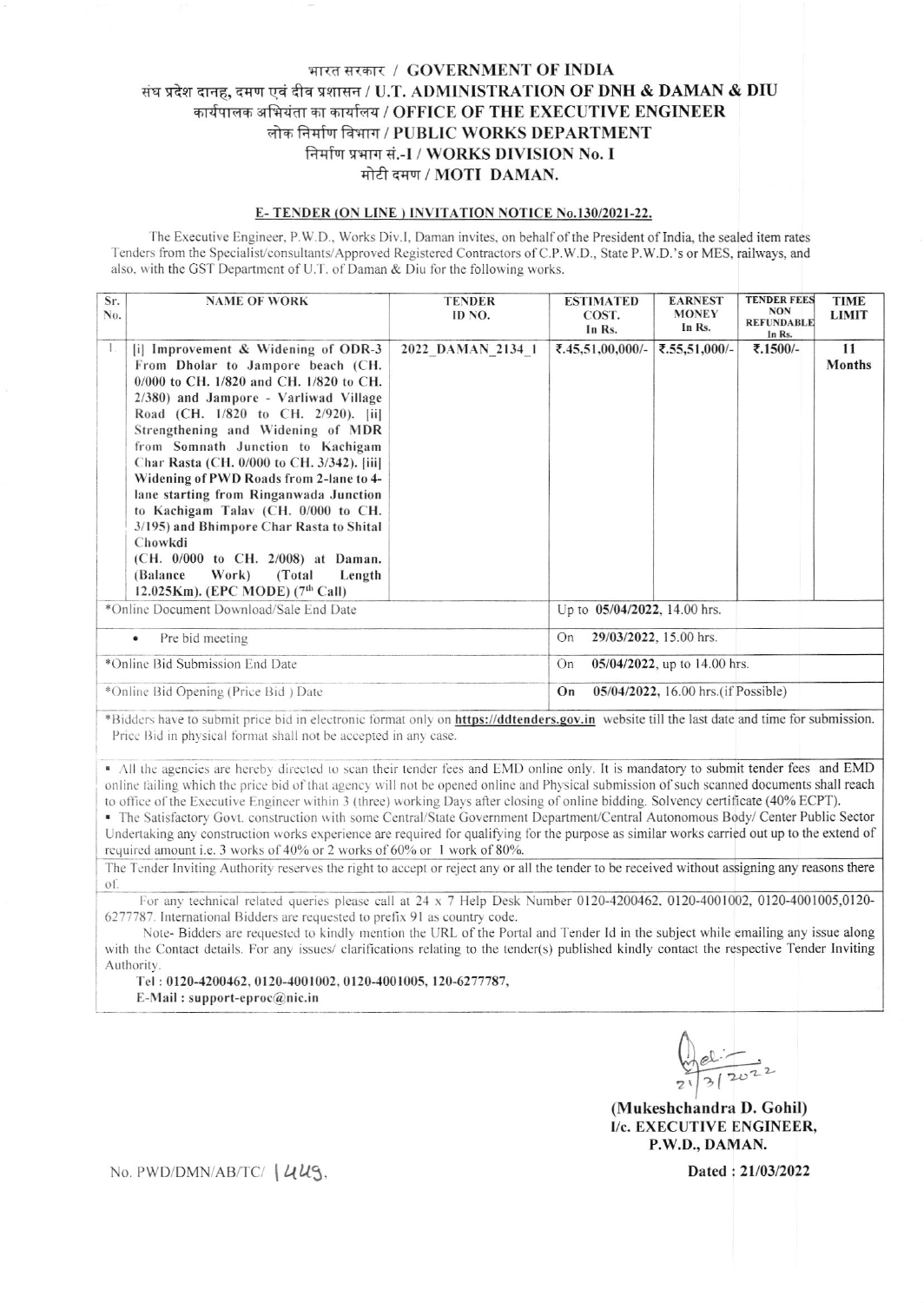Copy fd.w.cs. to P.S. to Administrator for kind perusal of Hon. Administrator, Secretariat, DNH & DD.

COPY SUBMITTED FOR INFORMATION:-

The Advisor to the Administrator, Secretariat, DNH & DD.

The Finance Secretary, U.T. of DNH & Daman & Diu, Secretariat, DNH & DD.

The Collector U. T. of Daman & Diu, Collectorate, Daman.

The Superintending Engineer, PWD, DNH & DD.

Copy to :- N.I.C., Secretariat, Daman for publication on web site www.daman.nic.in.

Assistant Engineer, Sub Division No.I/II/III&IV, Daman. Please prepare Market Rate Justification statement / cost based on prevailing Market Rates on the last date of submission of tender and submit the same to this office within 3 days.